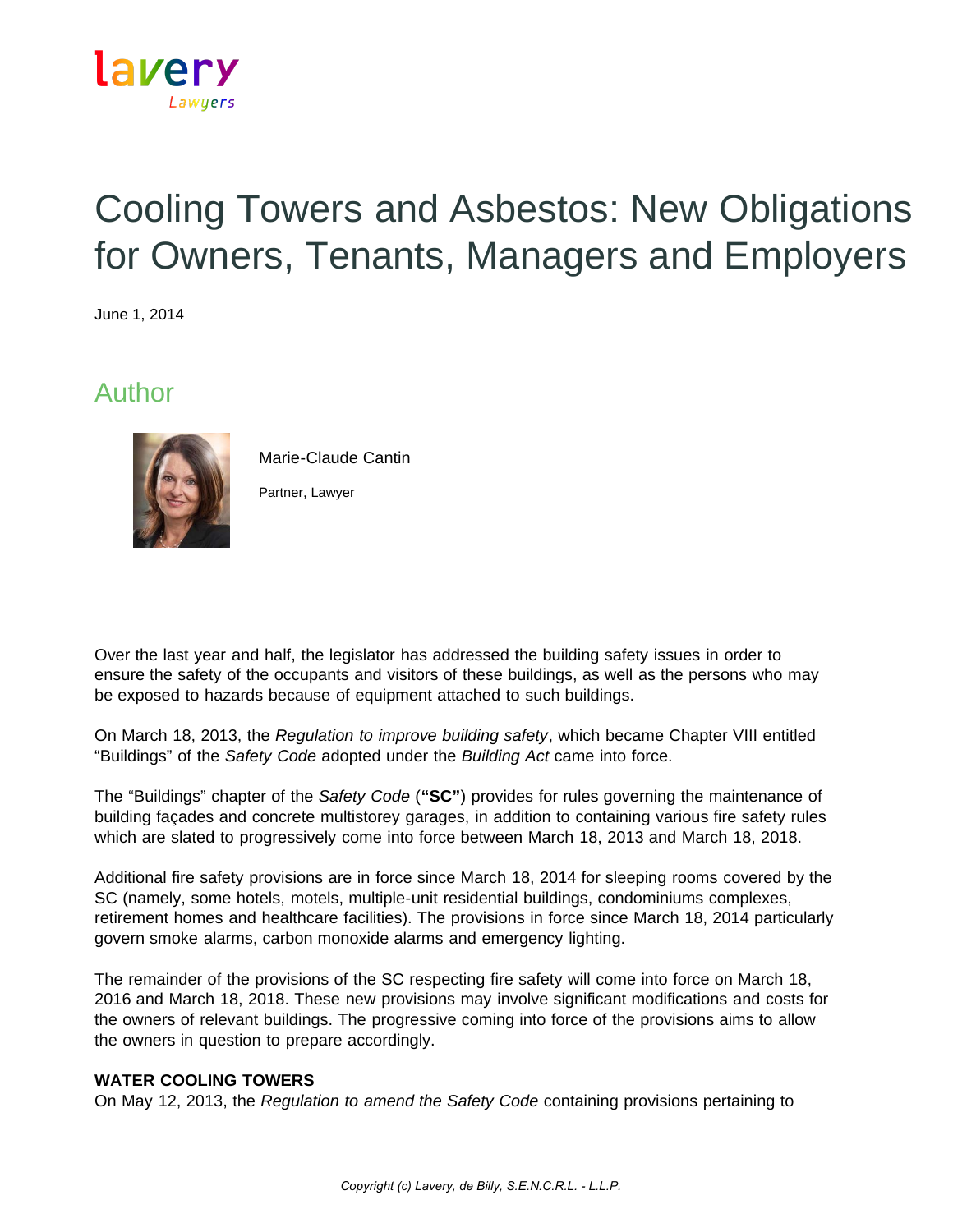water cooling towers came into force. These provisions have also been integrated in the SC.

These provisions impose new obligations to owners of cooling towers, particularly the implementation of a preventative maintenance program developed by a professional, the maintenance of a register containing information pertaining to the towers and providing information to the Régie du bâtiment du Québec (**"RBQ"**). The coming into force of these provisions was further to the outbreak of Legionella during summer 2012. At the time, no regulatory framework was governing the maintenance of water cooling towers and no register was in existence to locate operating cooling towers.

The provisions which came into force in May 2012 were succinct. They consisted in six sections and contained no details as to the standards and methods to be complied with respecting the maintenance of water towers.

On May 28, 2014, an "update" of the *Regulation to amend the Safety Code* was published in the Gazette officielle du Québec. The new provisions will come into force on **July 12, 2014**. They specifically deal with the methods to be followed in maintaining cooling towers. They are, in a way, phase 2 of the provisions pertaining to water cooling towers maintenance. They contain additional specific measures concerning the procedure for maintaining water quality and the frequency of sampling. The most demanding provisions for tower owners relate to the obligation to have samples analyzed monthly by a laboratory which is accredited by the Centre d'expertise en analyse environnementale du Québec to determine their *Legionella pneumophila concentration*. The draft regulation announced that the new provisions would involve costs for enterprises which own the towers. The cost of an analysis by an accredited laboratory is approximately \$250, for an annual cost of approximately \$3,000.

Most of the measures covered by the new provisions were already included in the guide for the maintenance of water cooling towers published in May 2013, which was posted on the RBQ's website. Since they are now included in the *Regulation to amend the Safety Code* published on May 28, 2014, they are henceforth compulsory.

Moreover, the new provisions specify that the owners of the towers are responsible for obtaining all the results of the analysis performed by the accredited laboratory. The owners of the towers must also make sure that the accredited laboratory sends to the RBQ all the results of the analysis performed within 30 days from the date the relevant sample was taken.

The new provisions also impose on owners the obligation to obtain the results of the accredited laboratory forthwith or the business day following the result of the analysis where a result indicates a *Legionella pneumophila* concentration equal to or greater than 10,000 CFU/L and where it is impossible to quantify the *Legionella pneumophila* concentration.

Lastly, the provisions provide for immediate measures to be taken by owners when the *Legionella pneumophila* concentration is 1,000,000 CFU/L or more, particularly the obligation to ensure that the RBQ and the public health director of the region where the water cooling tower facility is located receive the result from the accredited laboratory without delay.

The *Building Act* includes penalties and penal provisions for failure to comply with the measures applicable to cooling towers. It must be noted that the RBQ conducted over 1,900 inspections of water cooling towers since 2012 and that with the register it now has, it precisely knows where the cooling towers are. It is therefore essential to comply with the new measures to avoid sanctions.

Beyond the measures that may be imposed by the RBQ (including a remedial notice and obtaining an order enjoining compliance with the Act and fixing a time limit for doing so), the RBQ may also